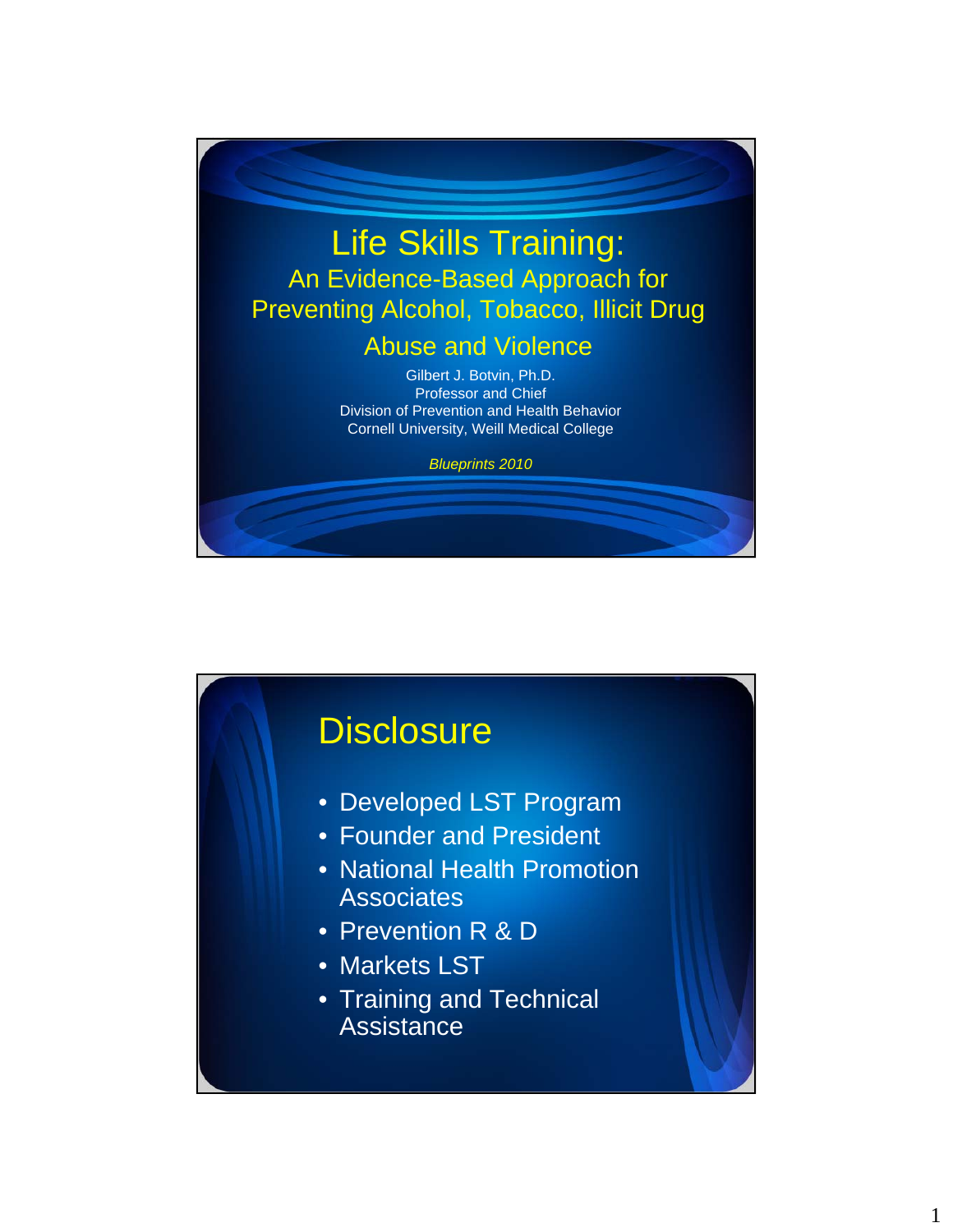# **Overview**

- **Describe LST Approach**
- **Application to Multiple Populations**
- **Evidence of Effectiveness**
- **Extending LST to Other Settings**
- **Challenge of Going to Scale**

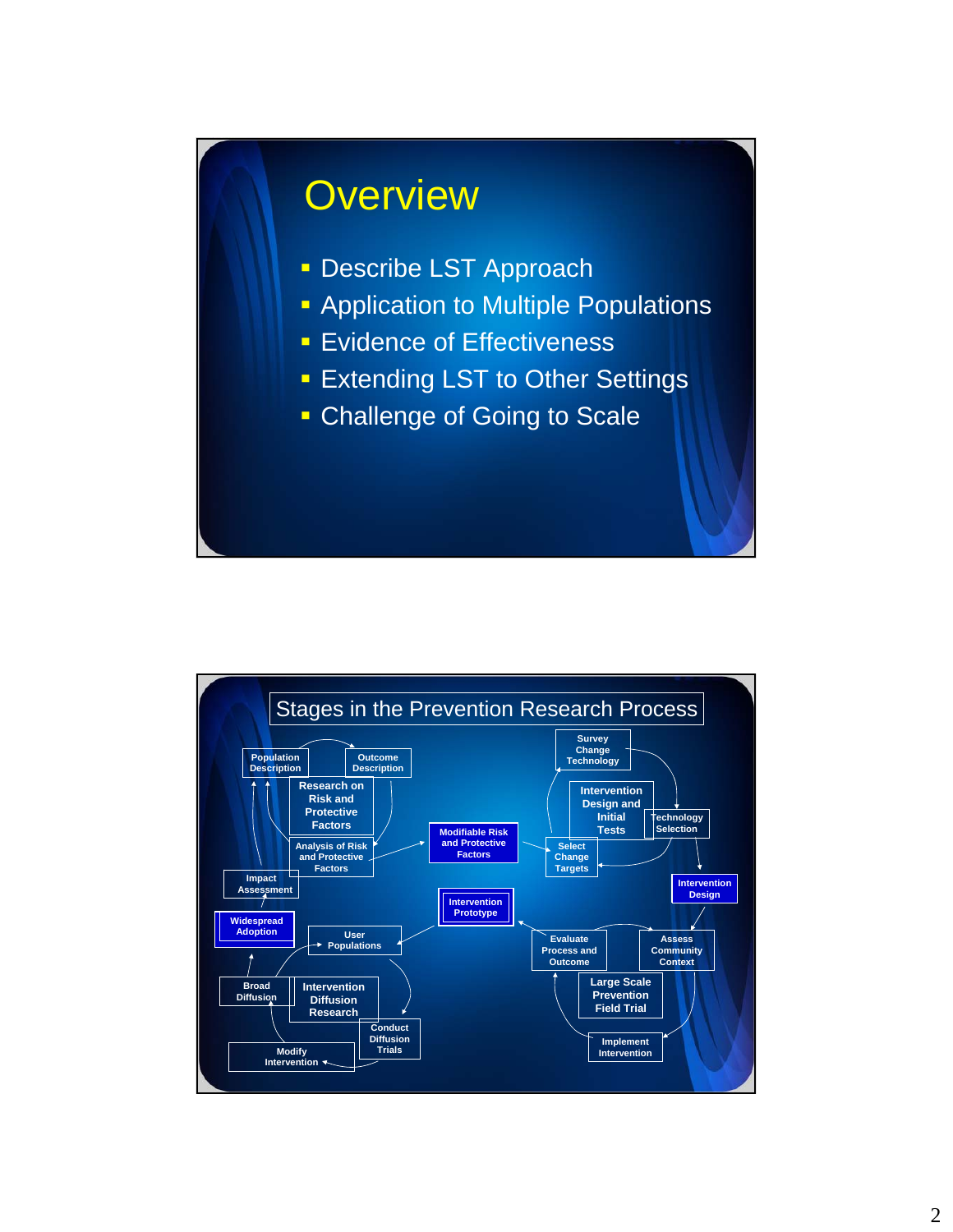

- Control Trials)
- **Carefully Executed**
- **Rigorous Research Methods**
- **Appropriate Data Analysis**
- **Published in Peer-Reviewed Journal**
- **One or More Replications**

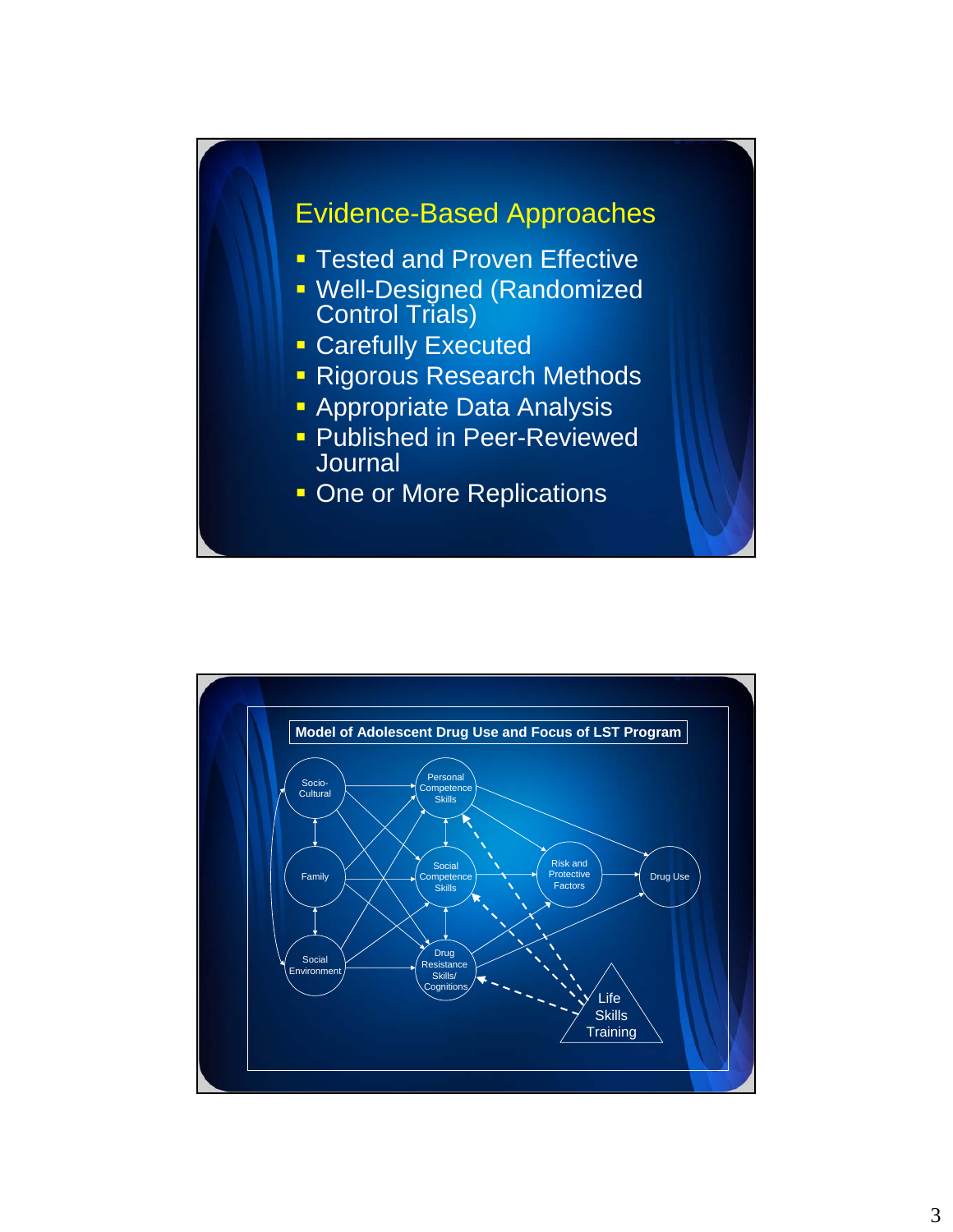

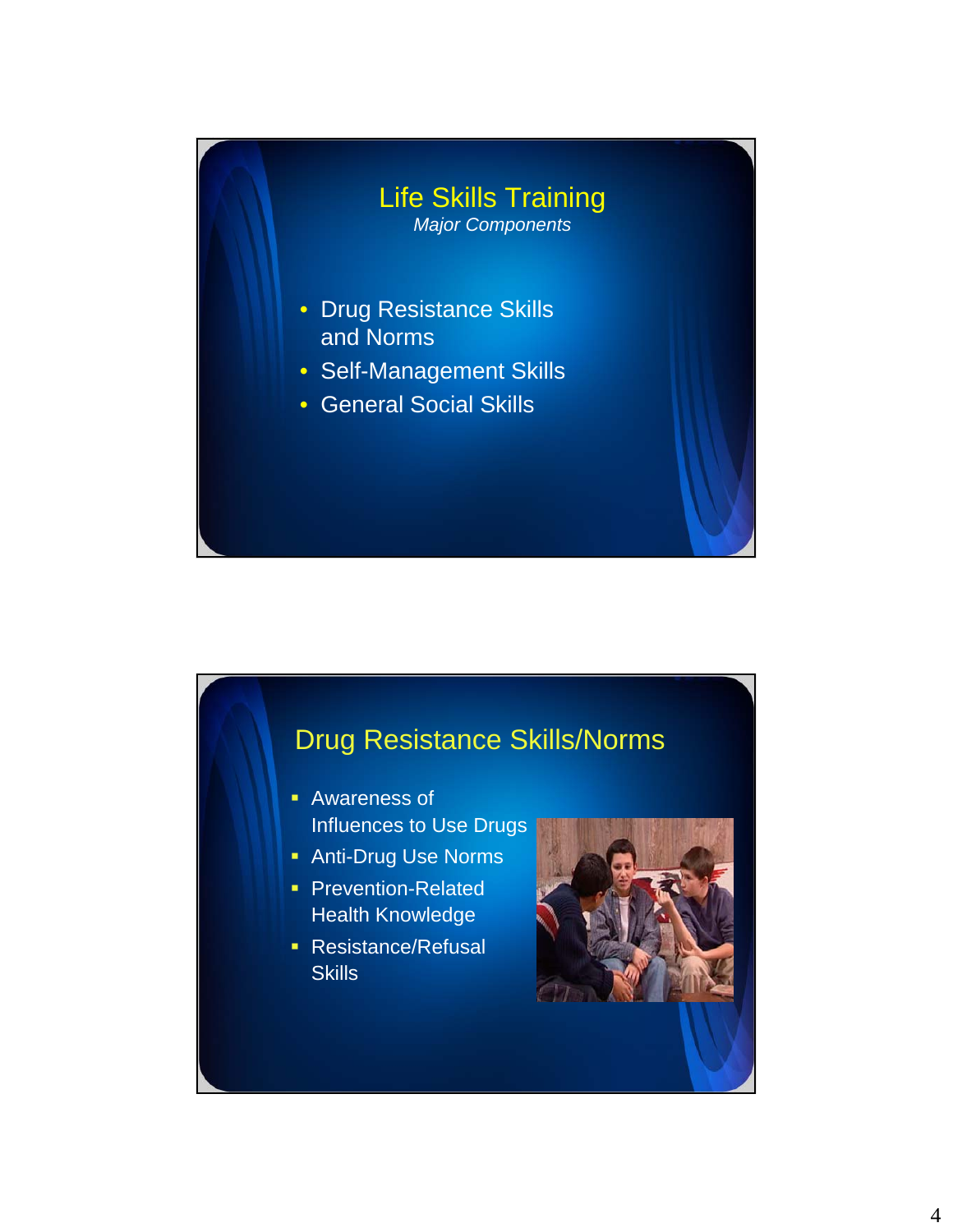### Self-Management Skills

- Problem-Solving and Decision-Making
- **Personal Behavior** Change Skills
- **Stress and Anxiety** Management



### General Social Skills

- **Communication Skills**
- **Greetings and Brief** Social Exchanges
- **Meeting New People**
- **Conversational Skills**
- **Complimenting Skills**
- **Assertive Skills**

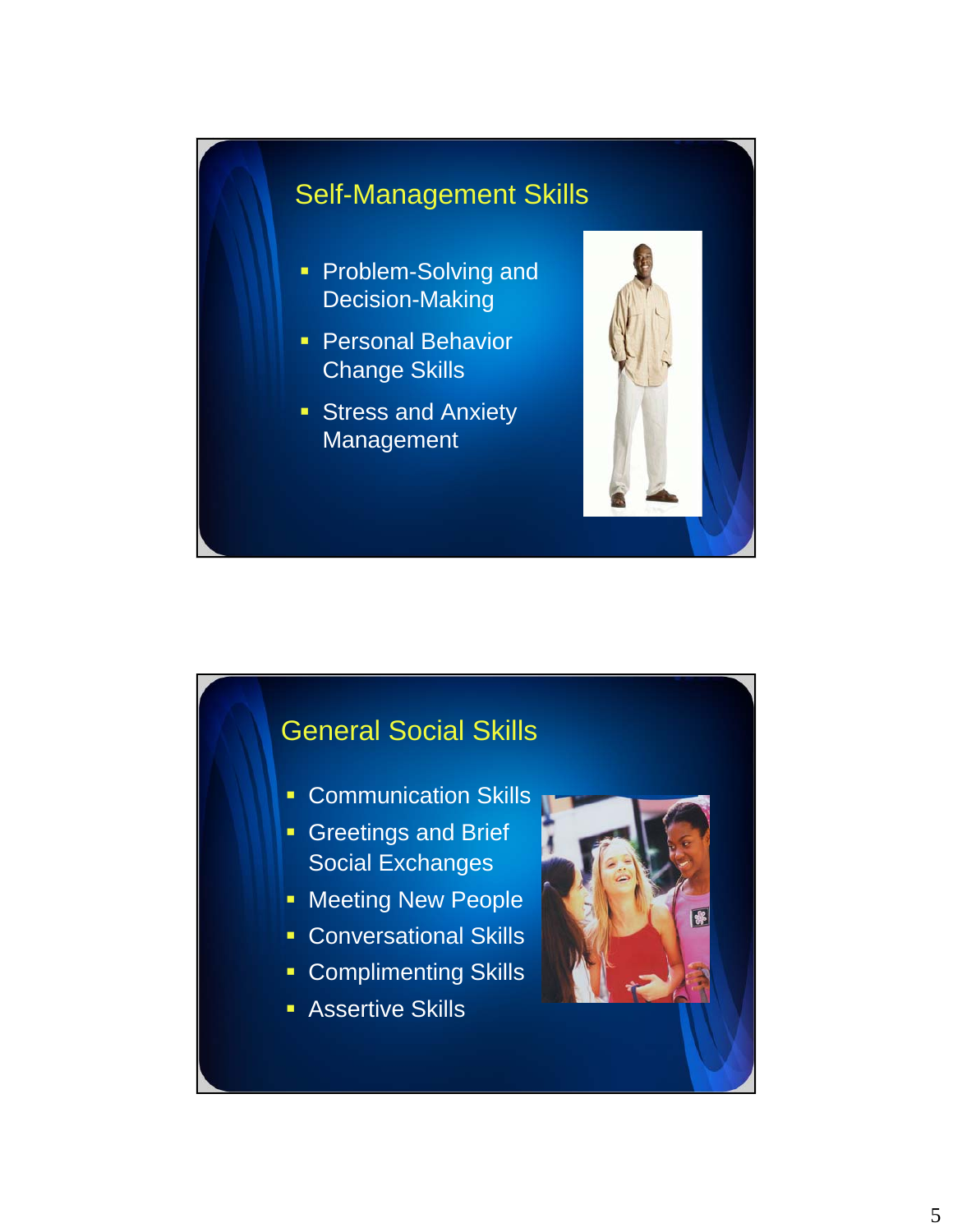

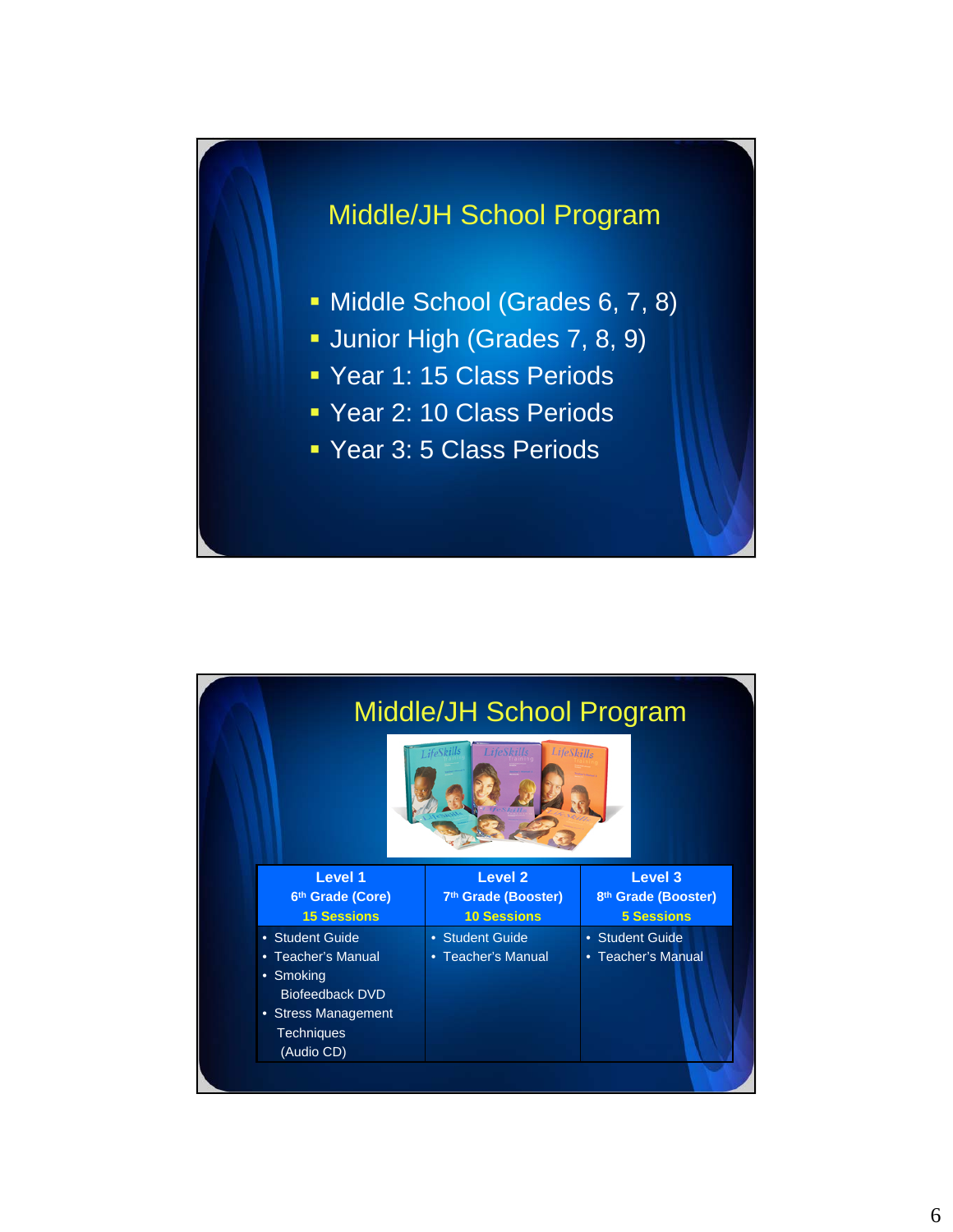# Program Providers

- **Health Educators**
- **Prevention Specialists**
- **Peer Leaders**
- **Teachers**



# Teaching Methods

- **Facilitate Discussion**
- **Teach Skills**
- **Provide** Reinforcement
- **Provide Opportunities** for Skills Practice

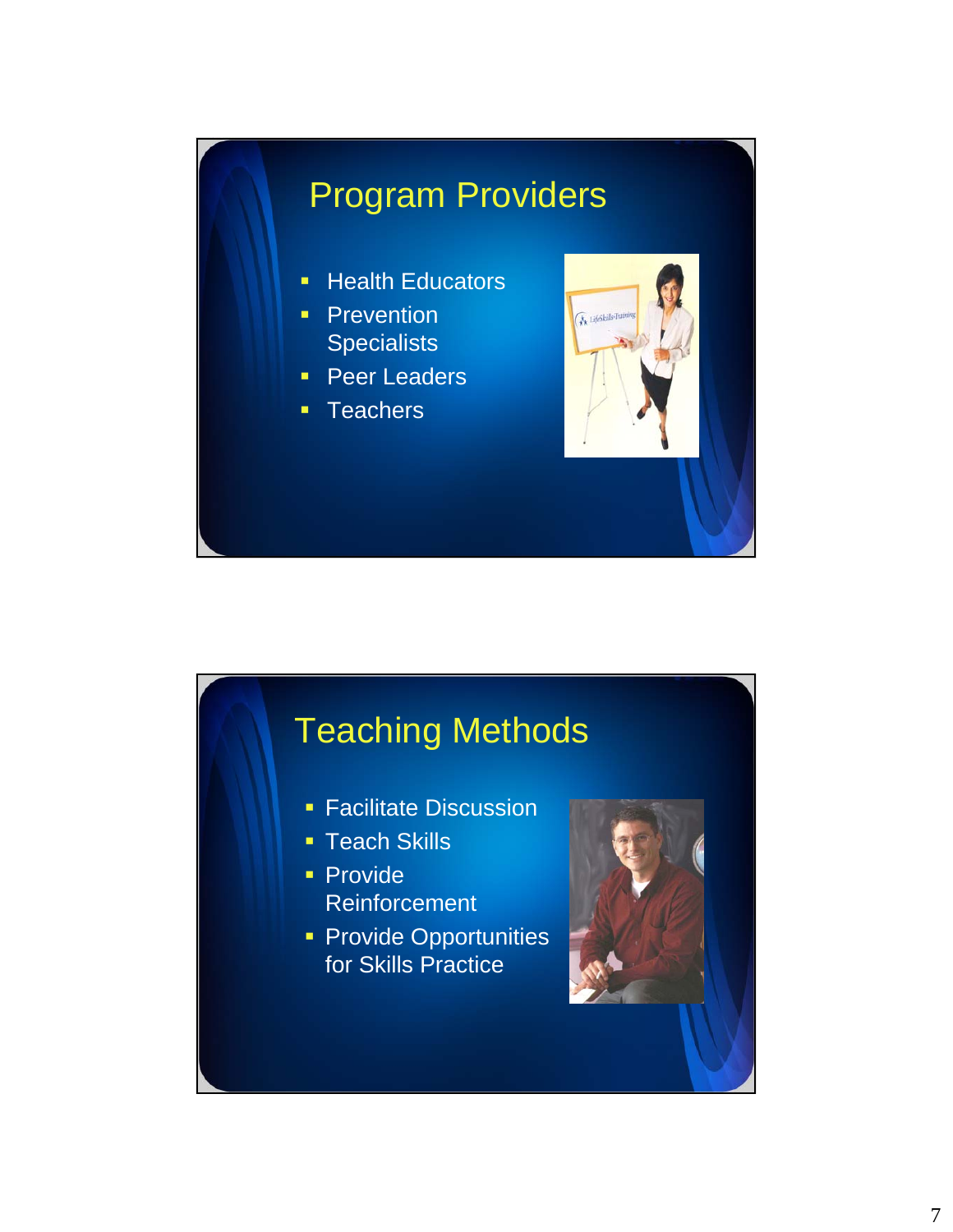

### Evidence of Effectiveness

- **Dover 30 Peer-Reviewed Studies**
- **Short, Intermediate, and Long-term**
- **Majority and Minority Youth**
- **ATOD Use and Other Health Outcomes**
- **Independent Replication**
- **525 Benefit for Each \$1 Spent**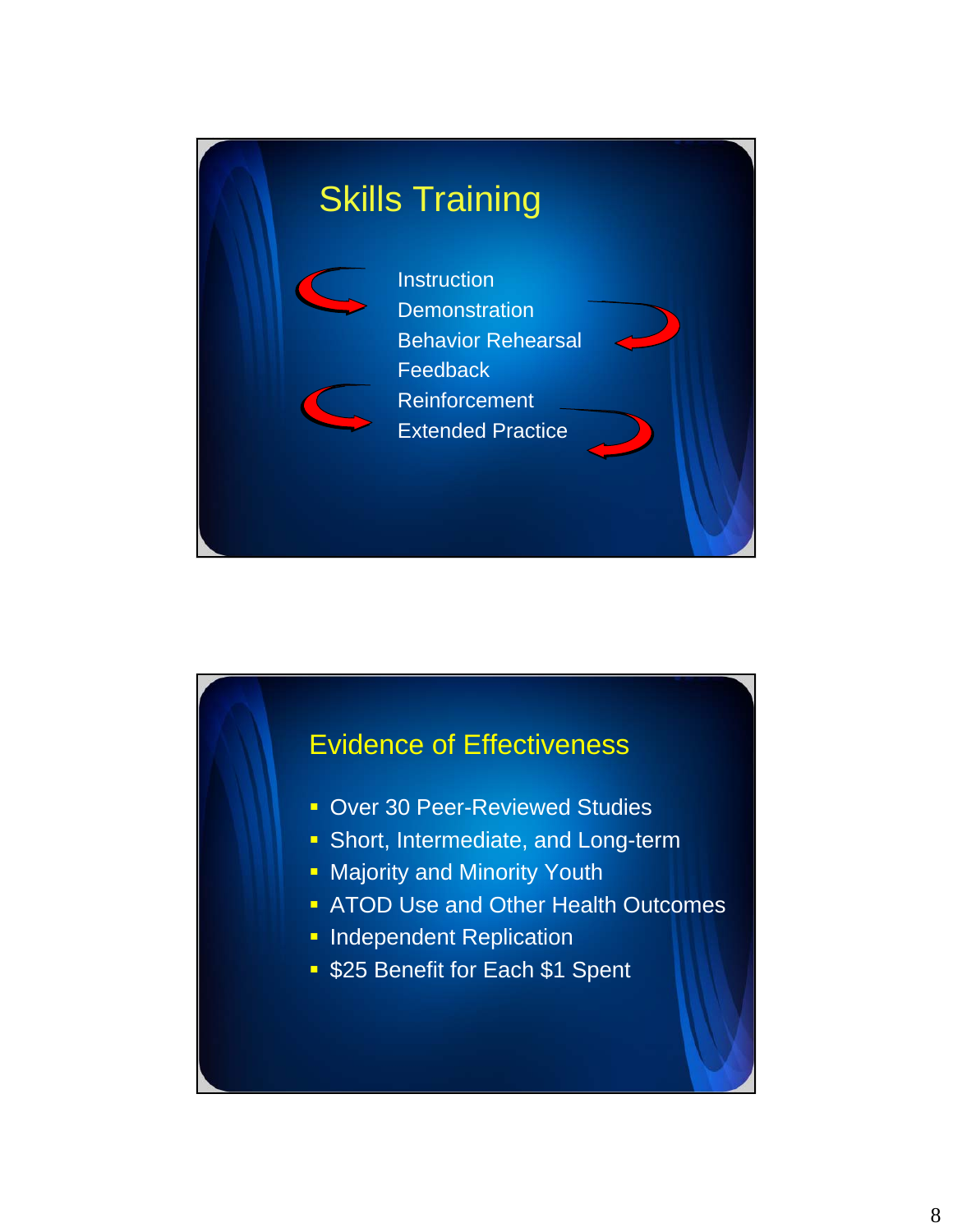

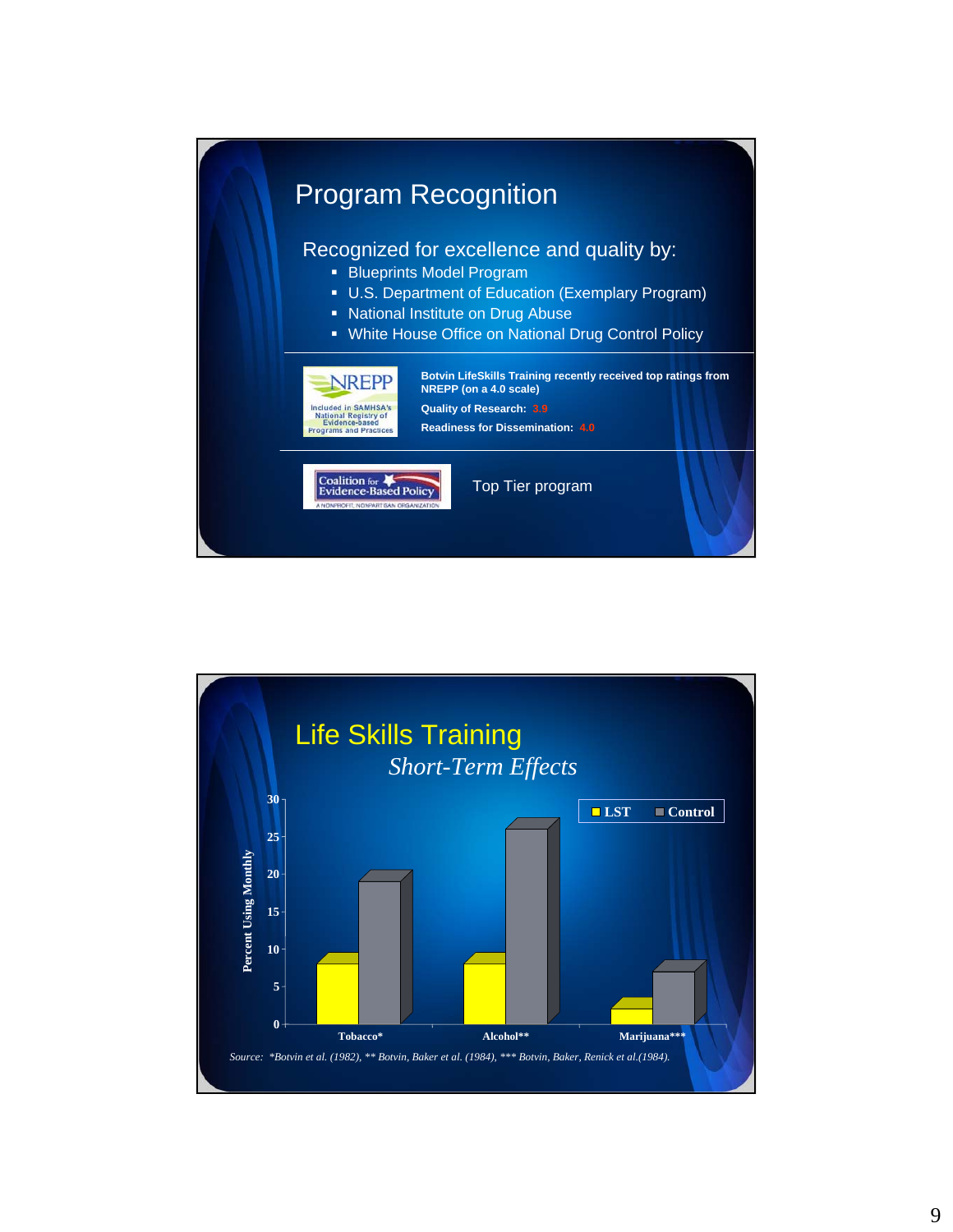

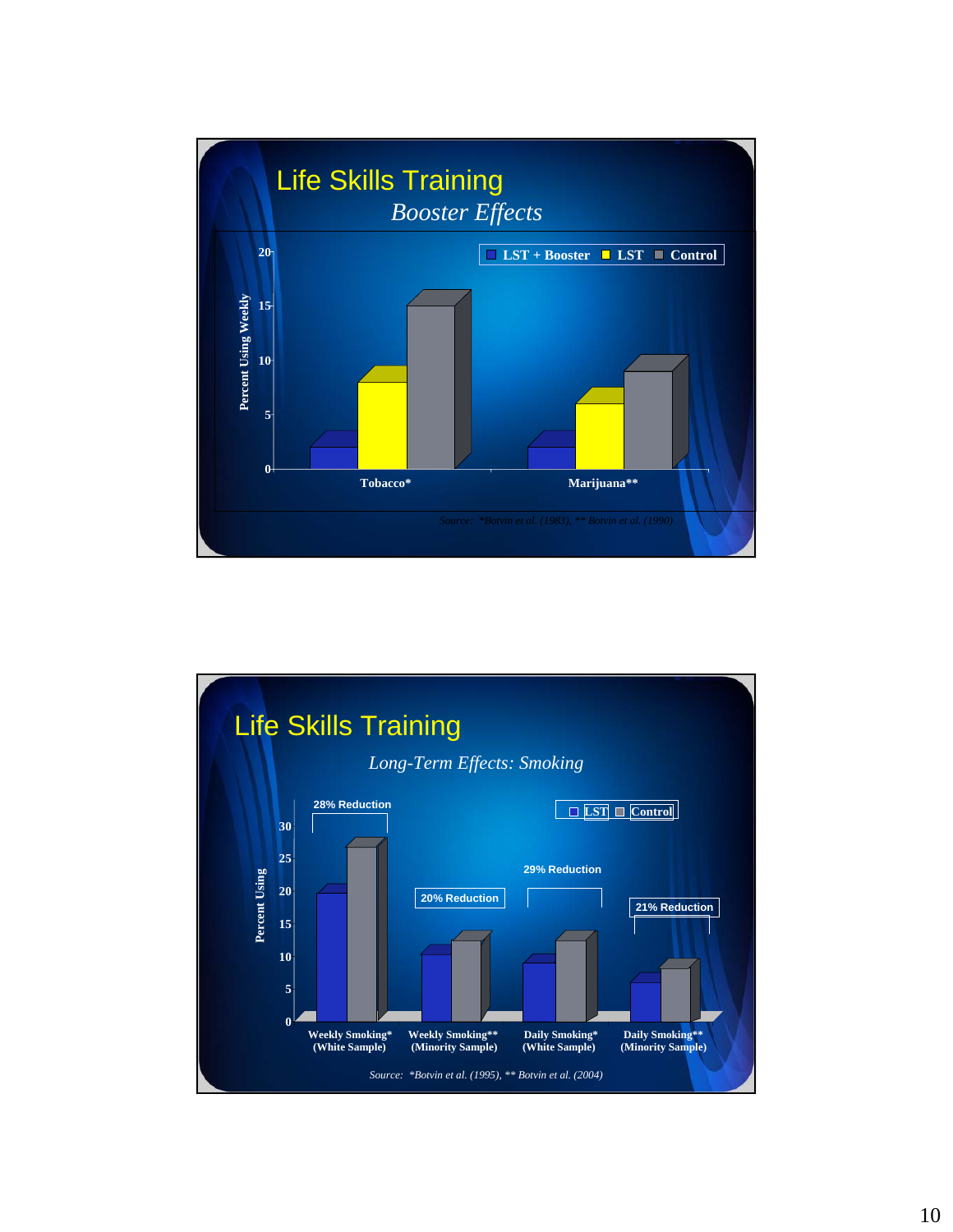

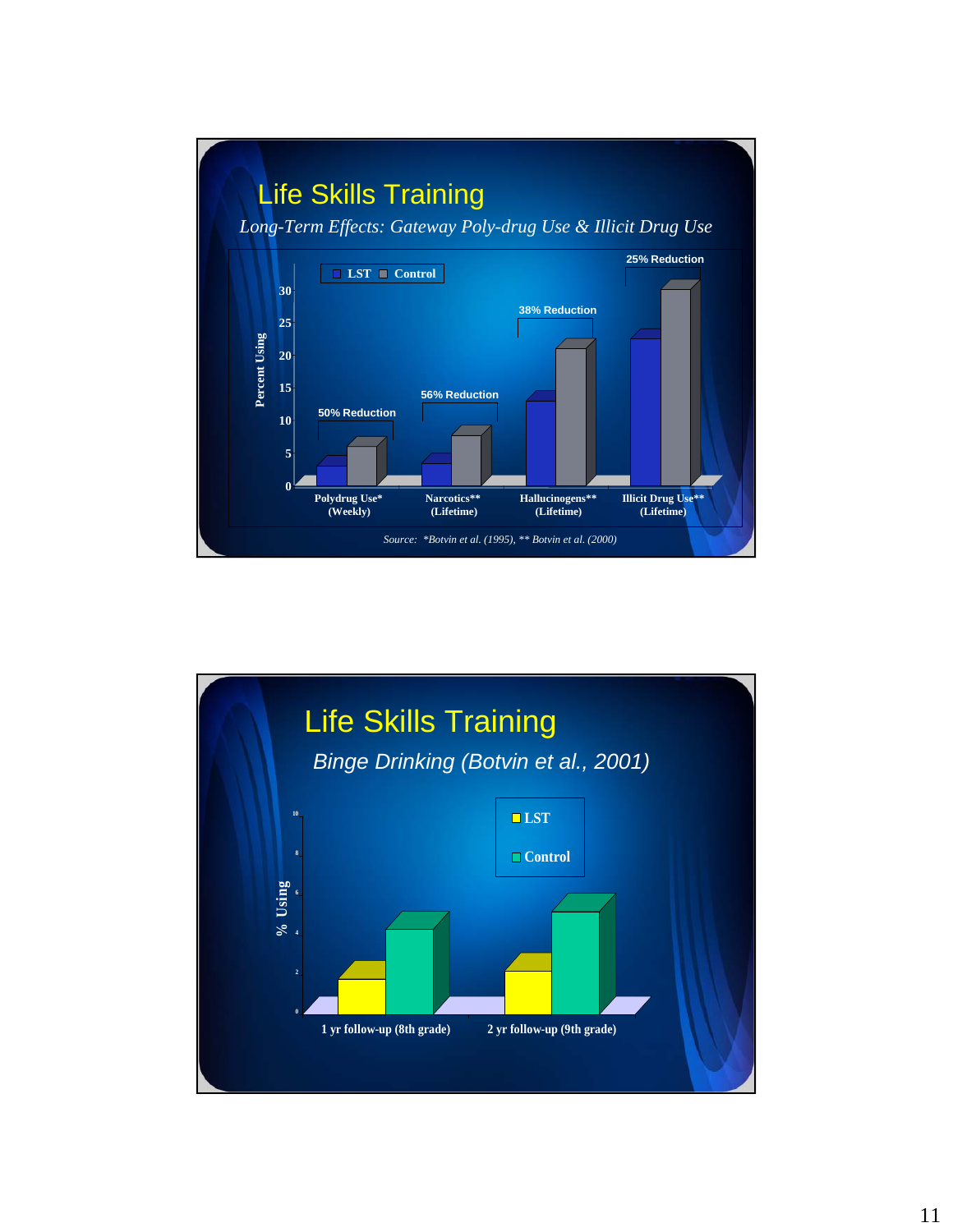

| <b>Violence and Delinguency</b>                   |     |
|---------------------------------------------------|-----|
| Any Level of Outcome Behavior                     |     |
| Aggression In Past Month                          | 28% |
| Physical Aggression In Past Month                 | 50% |
| <b>Fighting in Past Year</b>                      | 48% |
| Delinquency in Past Year                          | 46% |
| High Frequency of Outcome Behavior (top quartile) |     |
| Verbal Aggression In Past Month (> 5 Events)      | 50% |
| Physical Aggression In Past Month (> 3 Events)    | 39% |
| Fighting in Past Year (> 3 Events)                | 44% |
| Delinguency In Past Year (> 3 Events)             | 46% |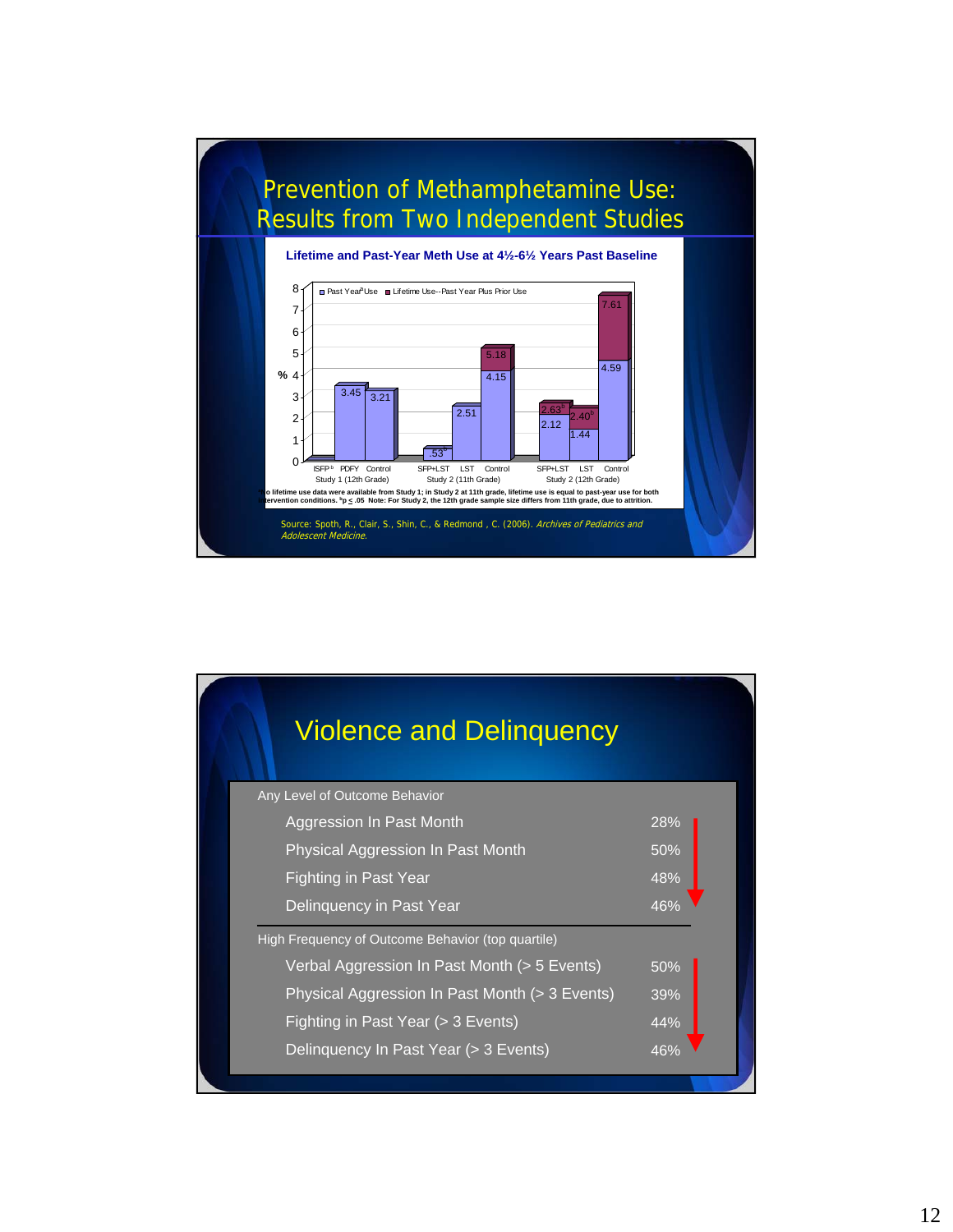# **Summary**

- Reduces Substance Use by 50% to 87%
- Tobacco, Alcohol, Marijuana
- **Effects Last for at Least 6 Years**
- Inhalants, Narcotics, Hallucinogens
- Reduces Polydrug Use
- Reduces Violence and Delinquency
- White, African-American, Hispanic

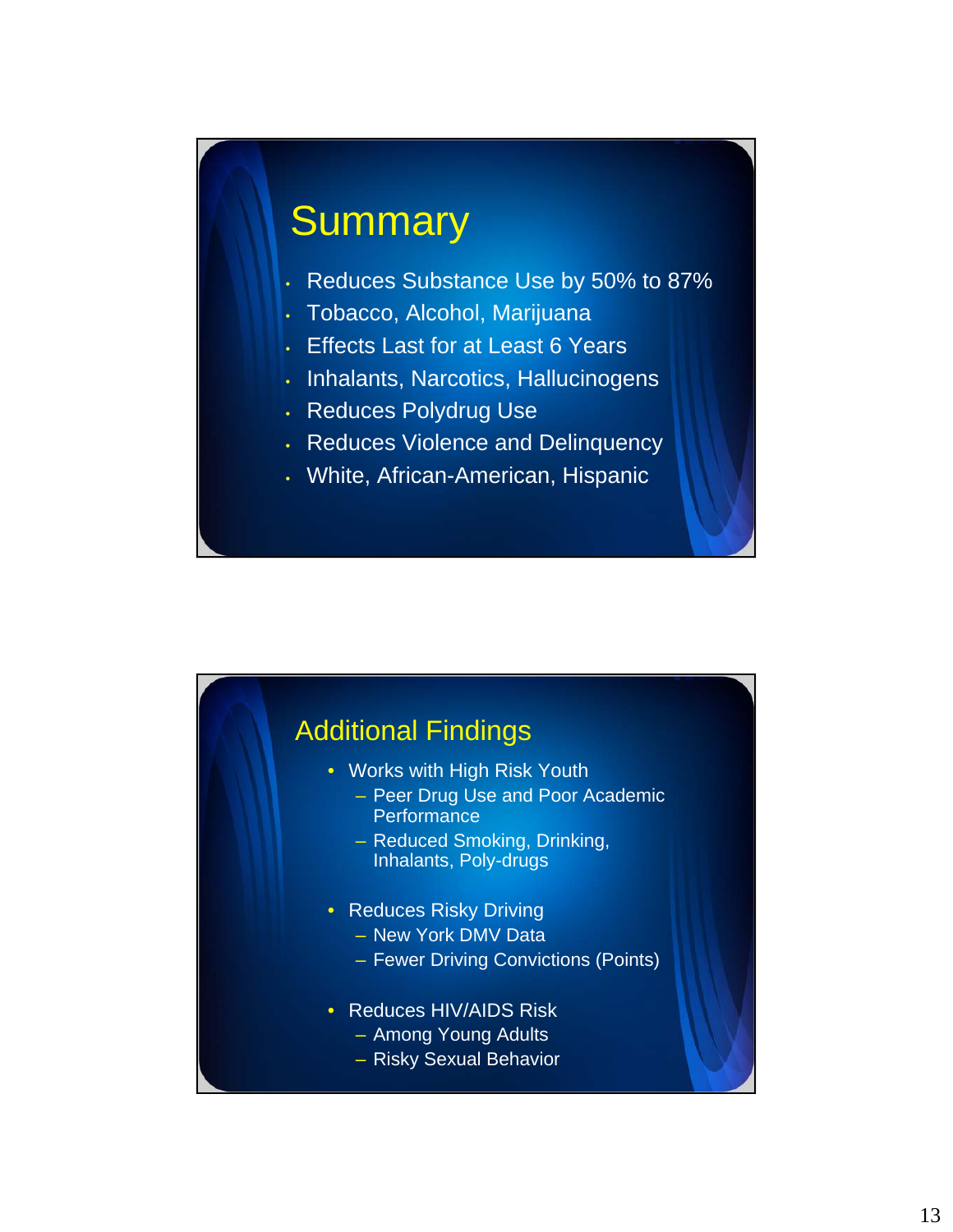### Additional Findings (cont'd)

- Ten-Year Follow-up Study
	- Received LST in Grade 7 (Ages 12-13)
	- Followed Up 10 years Later (Ages 22-23)
	- Reduced Tobacco, Alcohol, and Illicit Drug Use

#### • Parent Program

- Positive Role Model
- Family Communication
- Monitoring
- Discipline
- Elementary School Program (Grades 3-5)
	- Reduces Cigarette Smoking
	- Reduces Alcohol Use



- Botvin, G.J., Griffin, K.W., Paul, E., & Macaulay, A.P.. ( 2003). Preventing tobacco and<br>alcohol use among elementary school students through Life Skills Training. *Journal of*<br>Ch*ild & Adolescent Substance Abuse*, 12, 1
- Griffin, K. W., Botvin, G. J., & Nichols, T. R.. ( 2006). Effects of a school-based drug abuse prevention program for adolescents on HIV risk behaviors in young adulthood. *Prevention Science*, 7, 103-112.
- Botvin, G.J., Griffin, K.W., Nichols, T.R.. ( 2006). Preventing Youth Violence and Delinquency through a Universal School-based Prevention Approach. *Prevention Science*, 7, 403-408.
- Griffin, K.W., Botvin, G. J., & Nichols, T. R.. ( 2004). Long-term follow-up effects of a school-based drug abuse prevention program on adolescent risky driving. Prevention Science, 5, 207-212.
- Griffin, K.W., Botvin, G.J., Nichols, T.R., & Doyle, M.M.. ( 2003). Effectiveness of a universal drug abuse prevention approach for youth at high risk for substance use initiation. *Preventive Medicine*, 36, 1-7.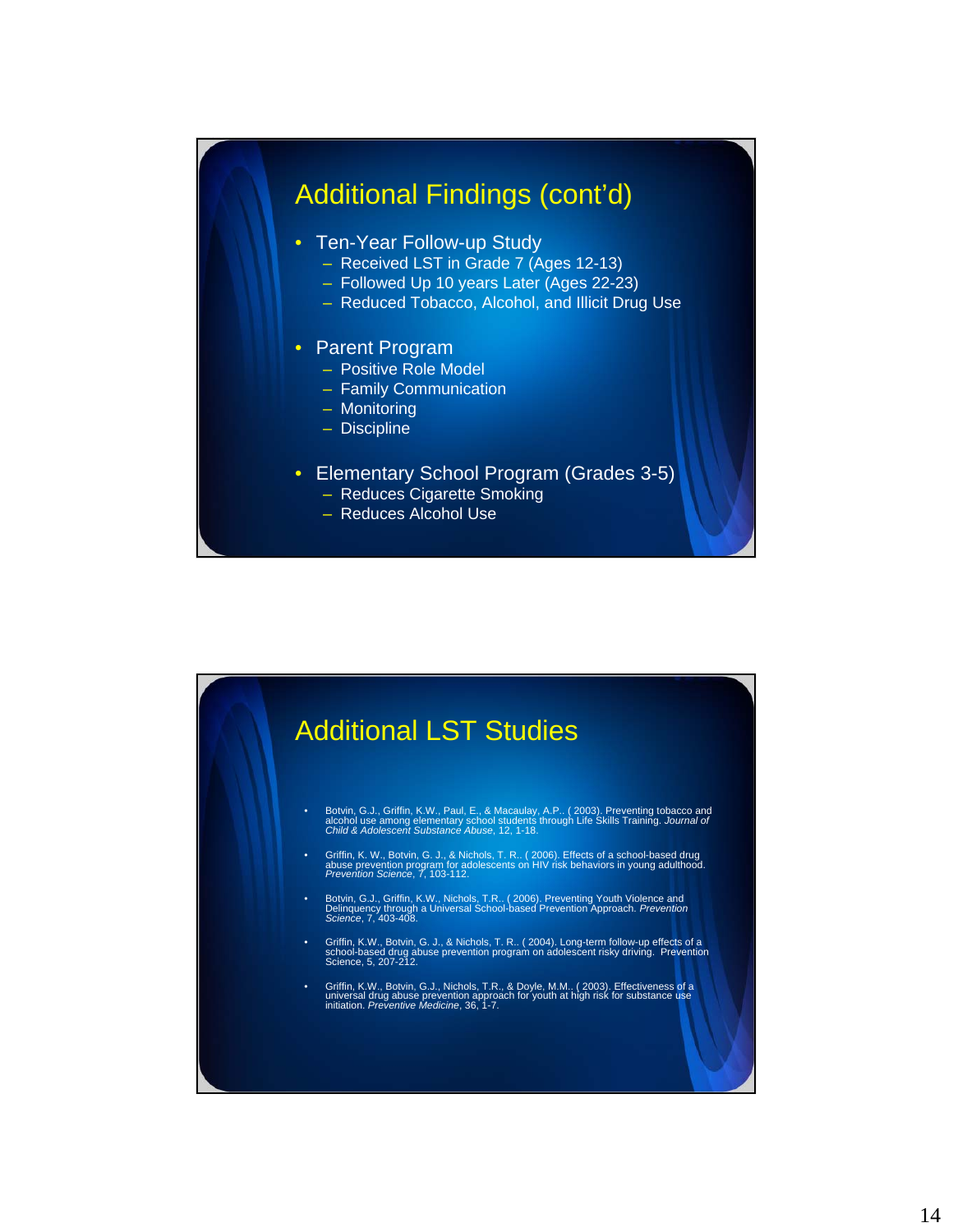# Independent Replication • Spoth, R.L., Randall, G., Trudeau, L., Shin, C., Redmond, C. (2008).<br>Substance use outcomes 5 1/2 years past baseline for partnership-based,<br>family-school preventive interventions. *Drug and Alcohol Dependence*, 96,<br>57-6 • Spoth, R.L., Clair, S., Shin, C., Redmond, C. ( 2006). Long-Term Effects of Universal Preventative Interventions on Methamphetamine Use Among Adolescents. *Archives of Pediatric & Adolescent Medicine.*  • Trudeau, L., Spoth, R., Lillehoj, C., Redmond, C., & Wickrama, K. (2003).<br>Effects of a preventive intervention on adolescent substance use initiation,<br>expectancies, and refusal intentions.. Prevention Science, 4, 109-122 • Fraguela, J. A., Martin, A. L., & Trinanes, E. A. ( 2003). Drug-Abuse prevention in the school: Four-year follow-up of a programme. *Psychology in Spain*, 7, 29-38.

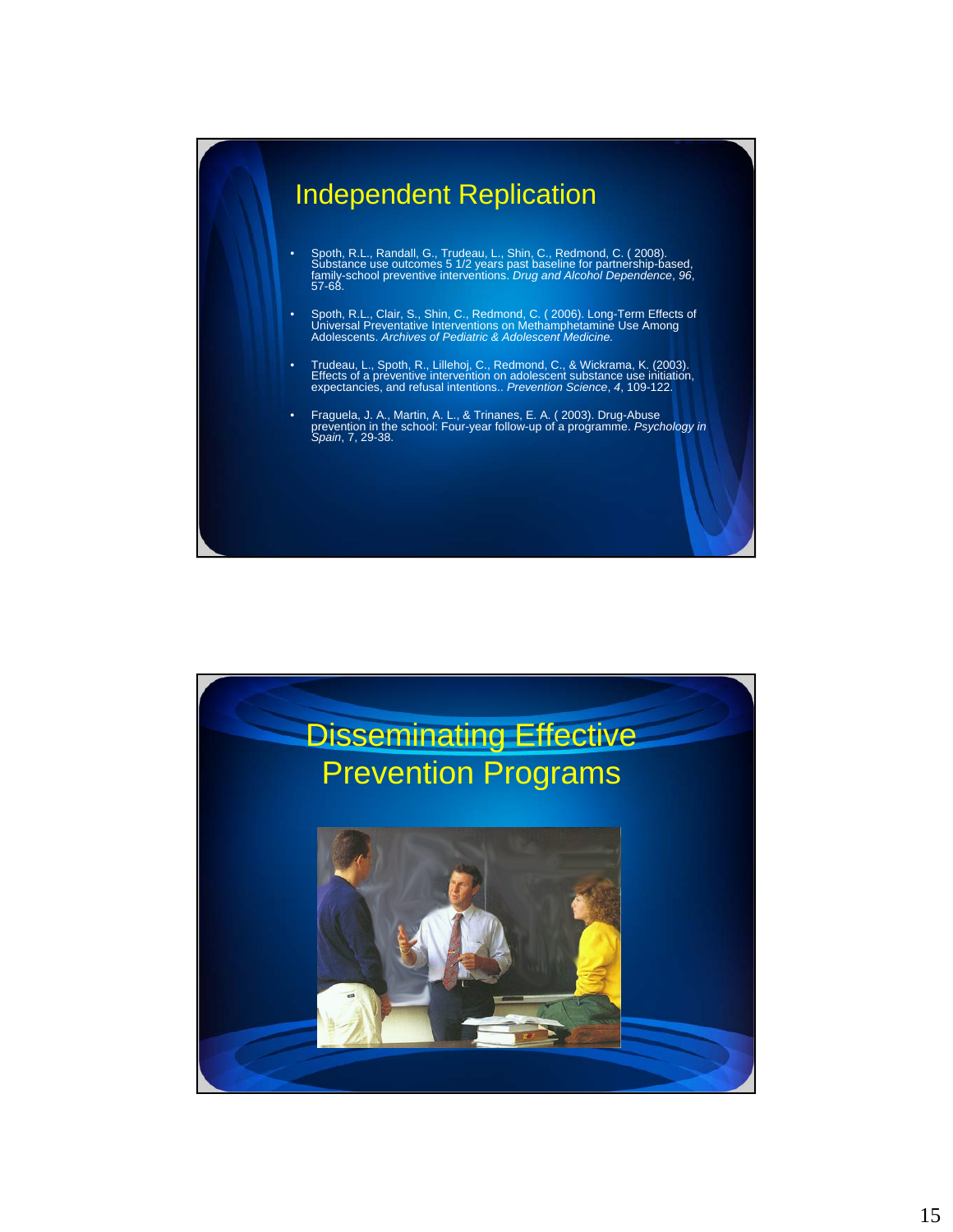### Challenges of Going to Scale

- **User-Friendly Materials**
- **Prevention Infrastructure**
- **Effective Training Models**
- **Adequate Training Capacity**
- **Quality of Training**
- Planning and Scheduling Issues
- **Maintain Implementation Fidelity**
- **Technical Assistance**
- **Stable Funding**

### Barriers to High Fidelity

- **Lack of Training and Support**
- **Limited Resources/Funding**
- **Overcrowding**
- **Classroom Management Difficulties**
- **Insufficient Time**
- **Multiple Competing Mandates**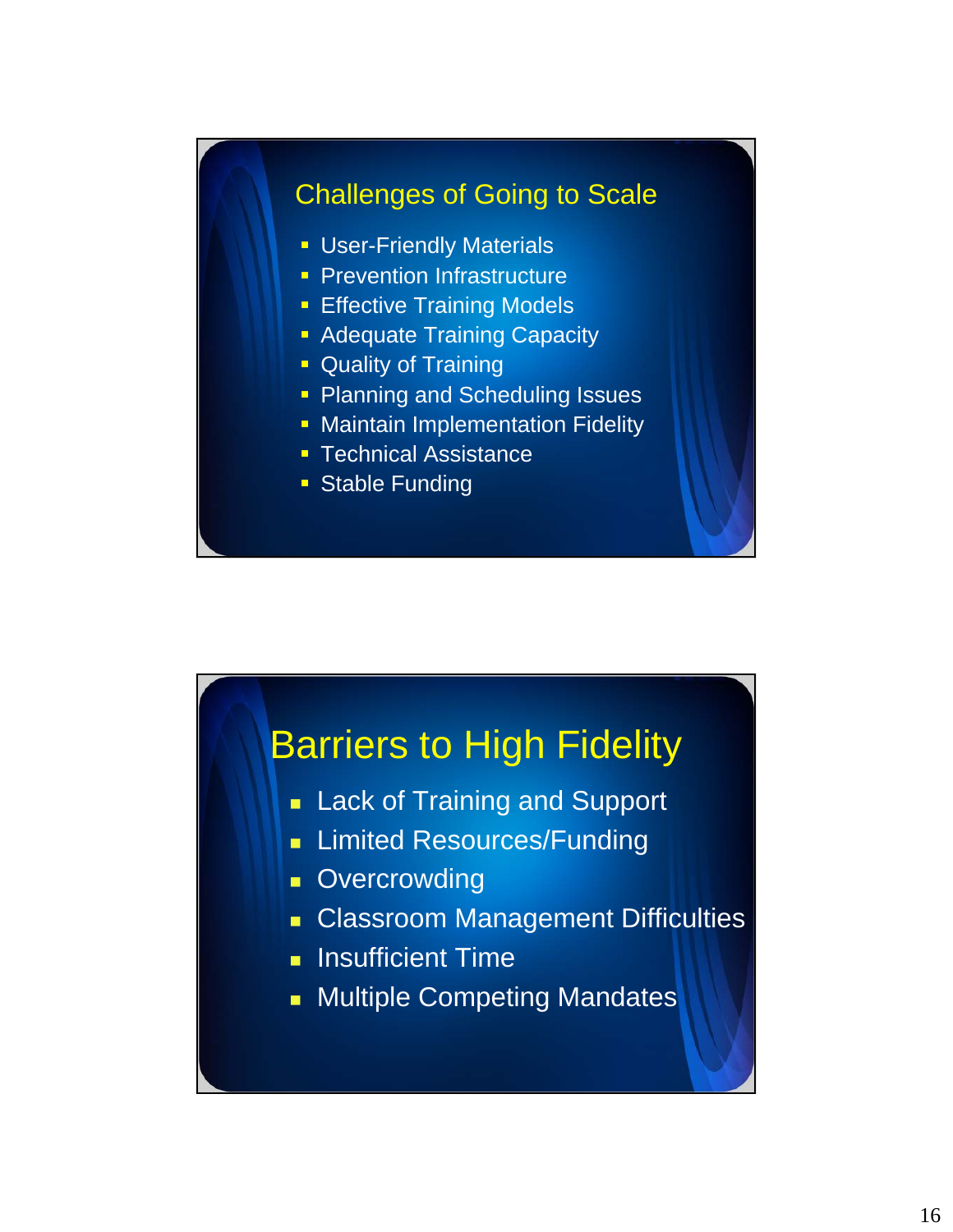# High Fidelity is Possible OJJDP Blueprints Project

- Replication in 400 schools
- **Provide curriculum materials (3 years)**
- **Provide training (3 years)**
- **Provide technical assistance (3 years)**
- **Provide process evaluation (3 years)**
- 80% to 85% Fidelity

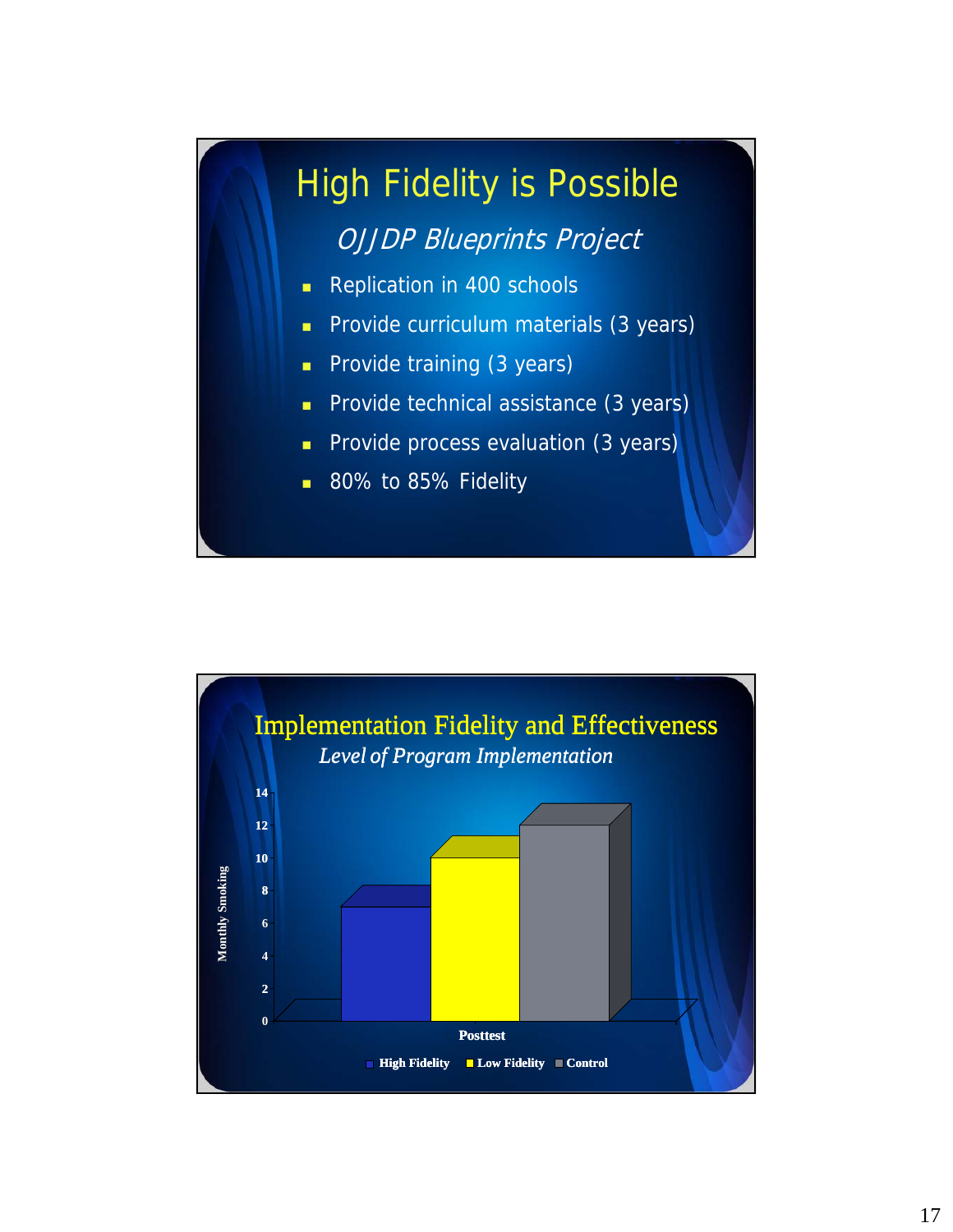### How Can High Fidelity be Achieved

- Emphasize Importance of Fidelity
- Explain Underlying Theory
- Describe Prevention Approach
- Train Program Providers
- Monitor Implementation
- Provide Support and Technical Assistance

### Program Materials



- Middle/Junior High School Curriculum
- Upper Elementary School Curriculum
- High School Curriculum
- Parent Program
- Workplace Program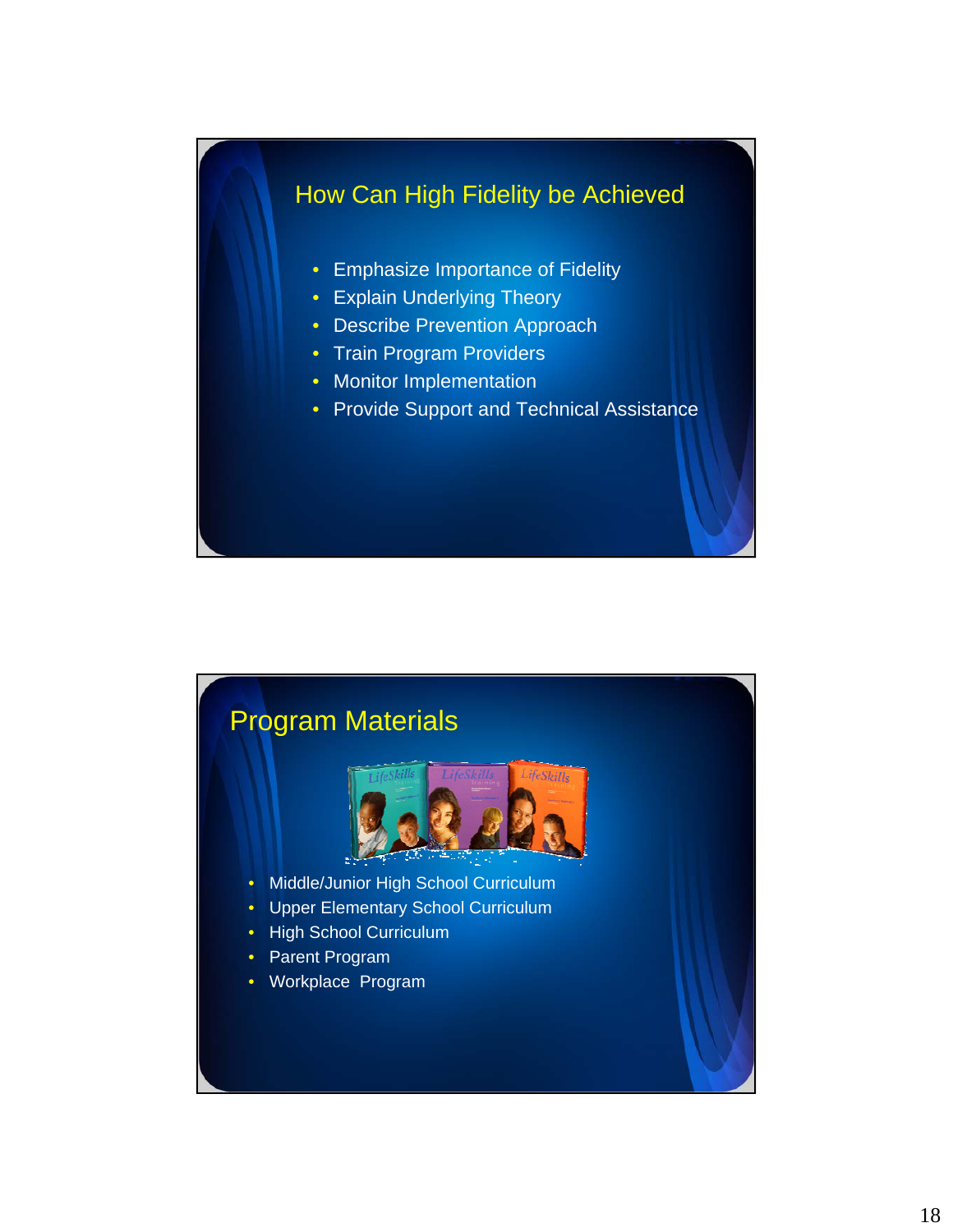### **Program Materials**



#### **Elementary**

- **Level 1: Grades 3/4**
- **Level 2: Grades 4/5**
- **Level 3: Grades 5/6**



#### **Middle** • **Level 1: Grades 6/7**

- **Level 2: Grades 7/8** • **Level 3:**
- **Grades 8/9**





**High** • **Grades 9/10**

**High** • **Grades 11/12**

#### LST Middle School Program



- Based on more than 20 years of research and over 30 scientific studies
- Implemented in middle school (grades 6-8) or junior high (grades 7-9)
- Consists of 30 class lessons plus optional violence lessons
- Recognized for prevention excellence more than any other program (NIDA, CSAP, OJJDP, the US DOE, and many more)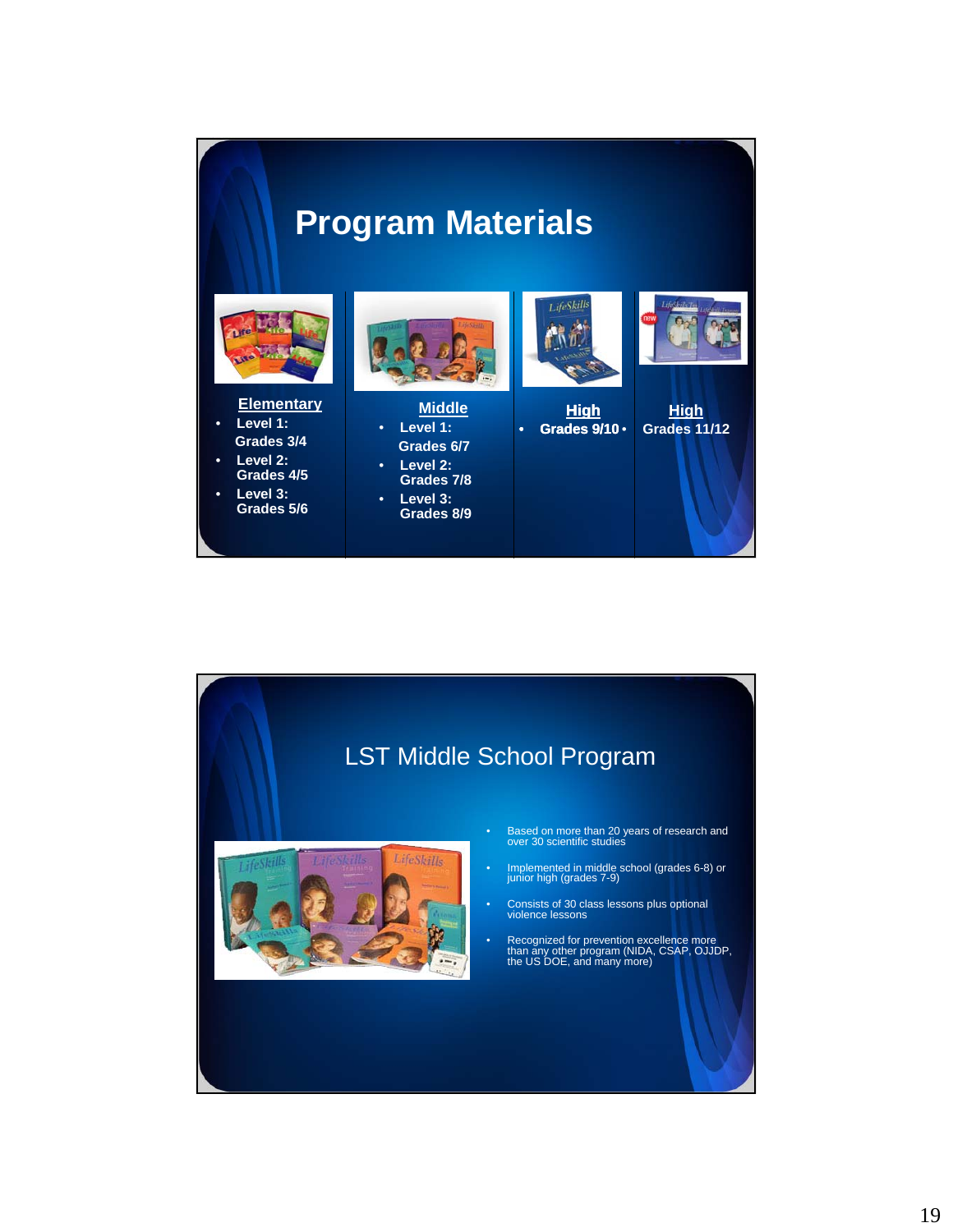

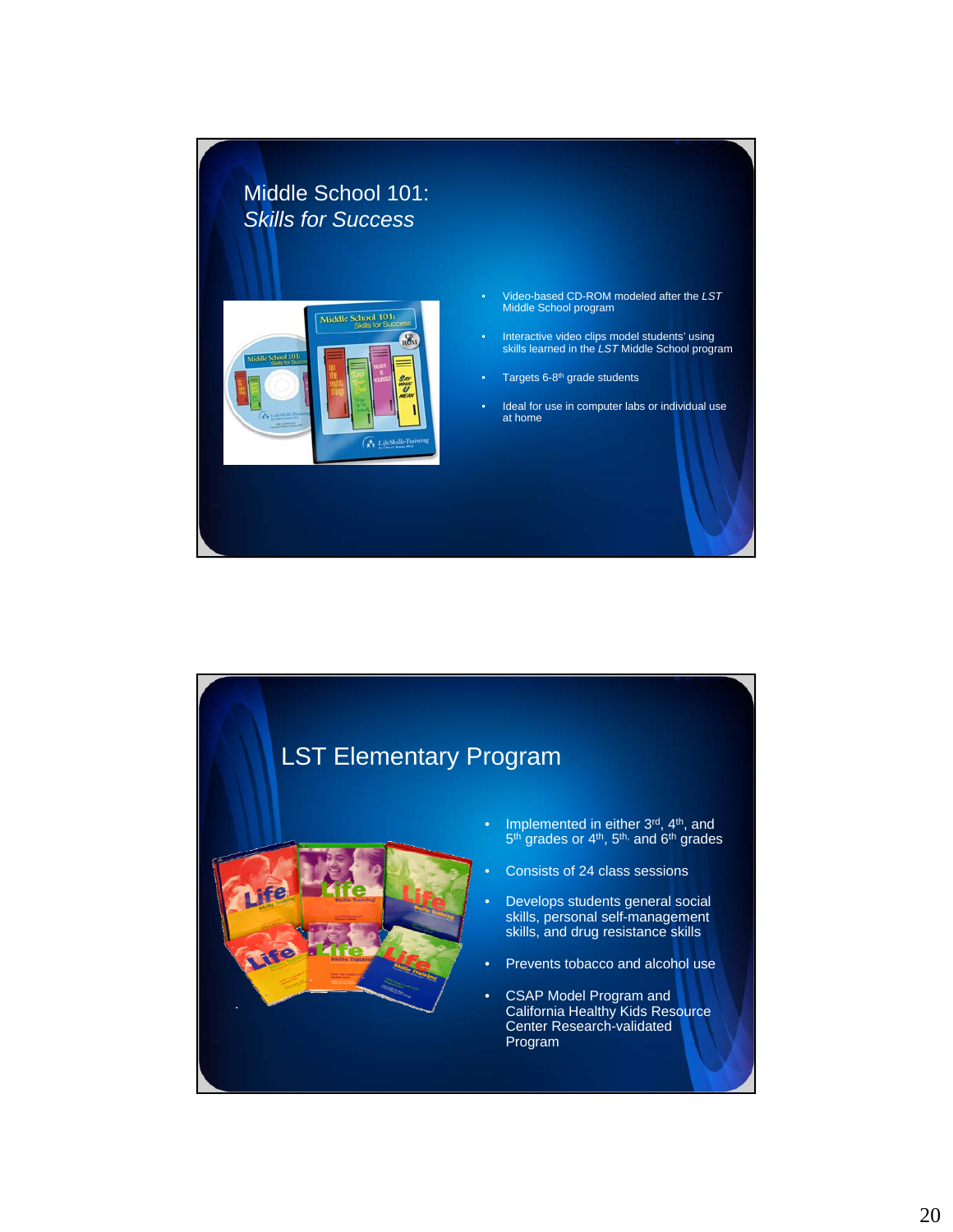#### LST Elementary CD-ROM – Levels 1 and 2



- Interactive animation-based CD-ROM that teaches essential life skills
- A variety of activities helps capture and keep student interest
- 8 essential life skills are taught through engaging activities
- Ideal for 3<sup>rd</sup> or 4<sup>th</sup> grade students
- Can be instructor-led or self-study
- Awarded the prestigious Teacher's Choice Award

#### LST High School Program



- Can be a stand-alone level or can be a booster for LST Middle **School**
- Implemented in 9<sup>th</sup> or 10<sup>th</sup> grade
- Consists of 10 class lessons
- Companion website provides additional activities and resources for teachers and students (www.lifeskillstraining.com/hsweb )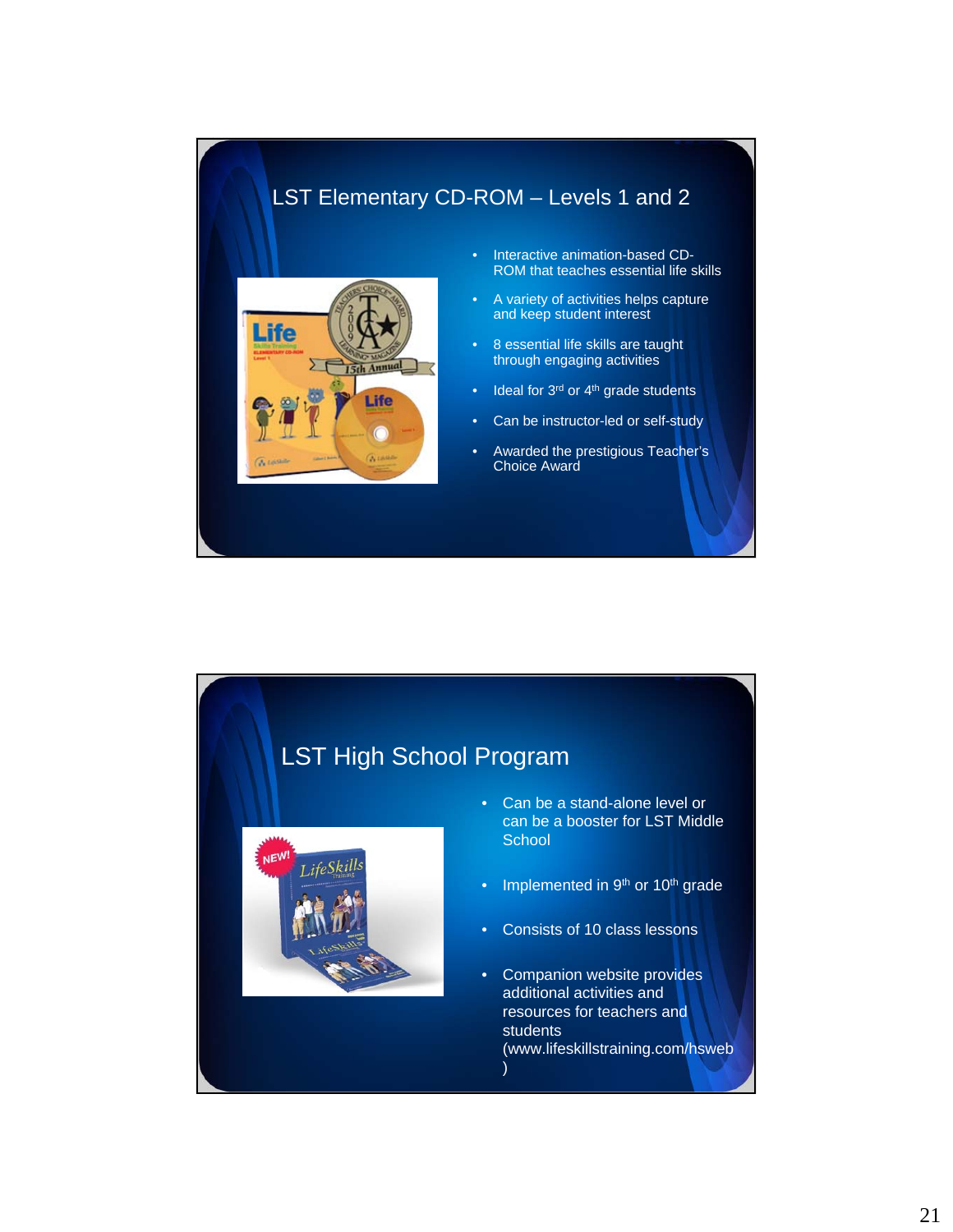### LST Work Place Program

#### **Planning for Success at Work and In Your Personal Life**

- 
- Designed for  $16 24$  year olds
- Consists of 7 interactive sessions
- Embeds substance abuse prevention in a comprehensive life skills program
- Aims to improve job performance and satisfaction while reducing absenteeism, turnover, complaints and product loss
- Program Materials:
	- LifeSkills Planner® for employees – LifeSkills Planner® Facilitator's Manual

- Summary and Conclusions • LST produces strong and lasting prevention effects • Widely Used – All 50 States in US – 32 Countries • Approaches targeting school, family, and community offer greatest potential • Promote use of proven approaches
	- Increase funding for prevention